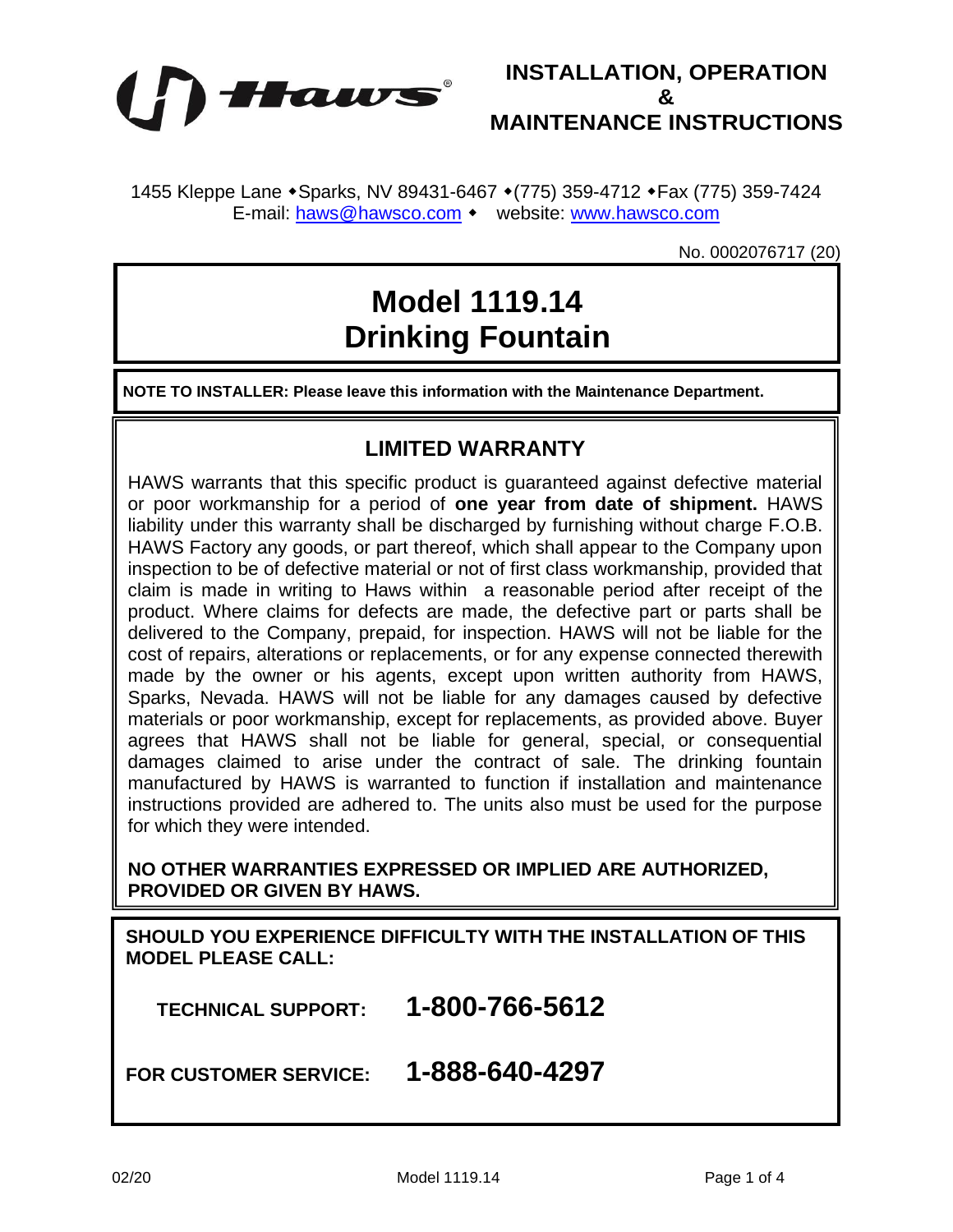**RECOMMENDED TOOLS:** Hack saw, pipe joint sealant, screwdriver, level, 12" adjustable wrench, 10" pipe wrench, 5/64" hex key wrench, 9/16", 1/2", 7/16" socket wrench or open end wrench.

**LOCATION OF UNIT:** The Model 1119.14 Drinking Fountain is a wheelchair accessible drinking water facility. The height dimensions that are shown meet current ADA requirements. When installing this unit, local, state or federal codes should be adhered to. If height other than shown is required, then dimensions must be adjusted accordingly.

**SUPPLY LINE:** The minimum recommended line size is 1/2" IPS with 30-90 psi (2-6 ATM) pressure. Where sediment or mineral content is a problem, an inlet filter is recommended.

**PLUMBING CONNECTIONS:** Inlet is 3/8" push-in type fitting. Waste outlet is female 1-1/4" IPS.

**MAINTENANCE:** Periodically clean the strainer. Refer to 5874 Series Valve Manual for more information.

## **INSTALLATION PROCEDURE**

## **GENERAL NOTES:**

- **1. For all plastic push-in type fitting connections, only connect NSF-61 copper or plastic tubing. Stainless steel or glass tubing is not recommended. The following assembly instructions must be followed to ensure a watertight connection:**
	- **a. Cut tubing square and clean.**
	- **b. Mark from end of tube the length of insertion (See table below).**
	- **c. Push tube into the fitting until it bottoms out.**
	- **d. To remove, depress collet and pull tubing out.**

| <b>Tube Sizes</b> | O.D.<br><b>Tolerance</b> | <b>Insertion Depth</b> |
|-------------------|--------------------------|------------------------|
| 1/4"              | ±.005"                   | 11/16"                 |
| 3/8"              | ±.005"                   | 3/4"                   |
| 1/2"              | ±.005"                   | 7/8"                   |

| <b>TROUBLESHOOTING</b> |                            |     |                                                                                              |  |
|------------------------|----------------------------|-----|----------------------------------------------------------------------------------------------|--|
|                        | <b>PROBLEM</b>             |     | <b>REPAIR CHECKLIST</b>                                                                      |  |
|                        | Insufficient bubbler flow. |     | 1a. Check that inlet screwdriver stop<br>valve is wide open. Turn counter-<br>clockwise.     |  |
|                        |                            | 1b. | Verify minimum 30 psi flowing<br>supply pressure.                                            |  |
|                        |                            | 1c. | Clean strainer. See 5874 Series<br><b>Valve Manual</b>                                       |  |
|                        |                            | 1d. | Adjust valve to increase flow. Use<br>front adjust screw or see 5874<br>Series Valve Manual. |  |

For more information about Haws products, see our website: [www.hawsco.com](http://www.hawsco.com/)

© 2020 Haws® Corporation – All Rights Reserved

HAWS® and other trademarks usedin these materials are the exclusive property of Haws Corporation.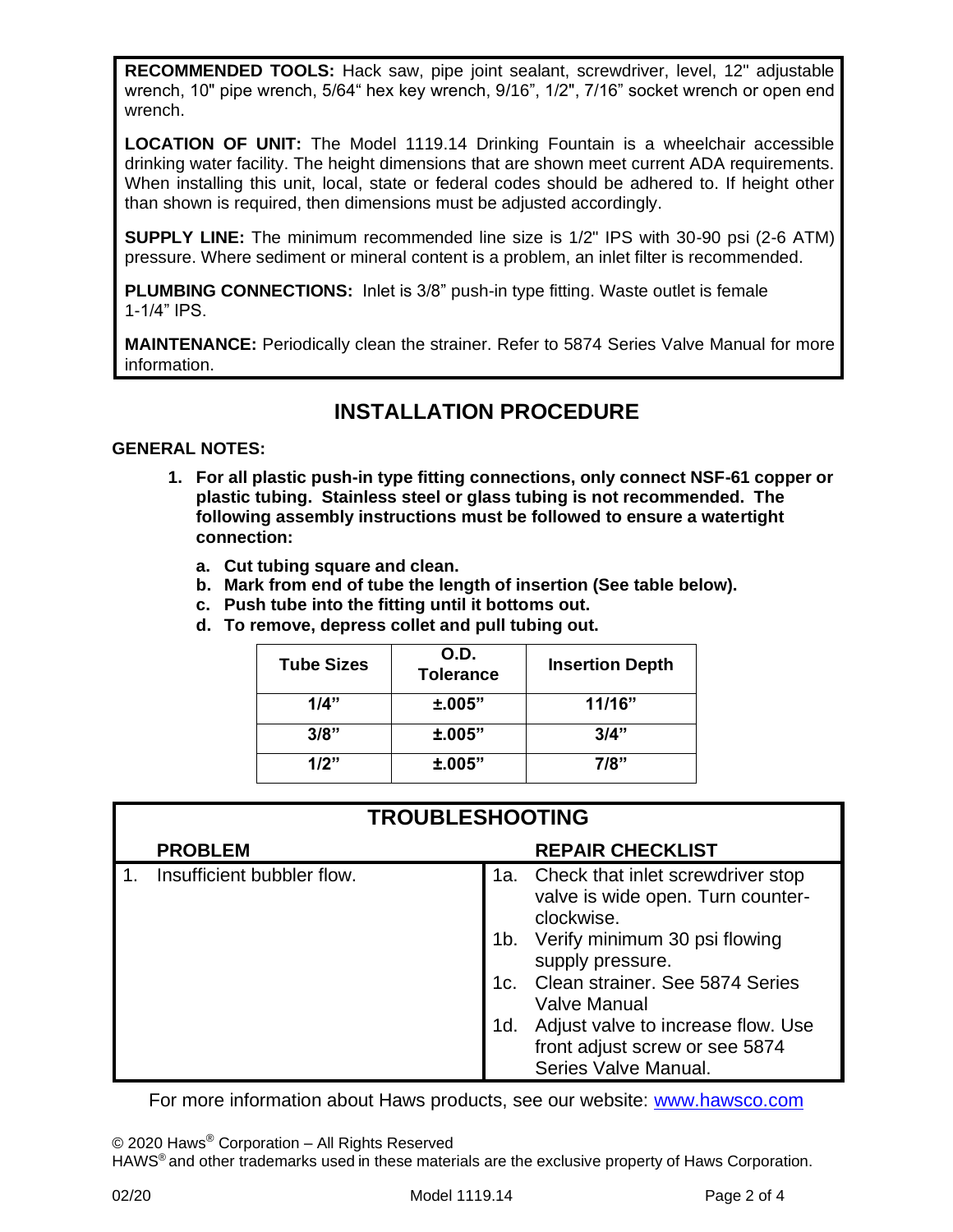

 Haws Corporation - All Rights Reserved C 2020

HAWS  $\textcircled{\tiny 8}$  and other trademarks used in these materials are the exclusive property of Haws Corporation.